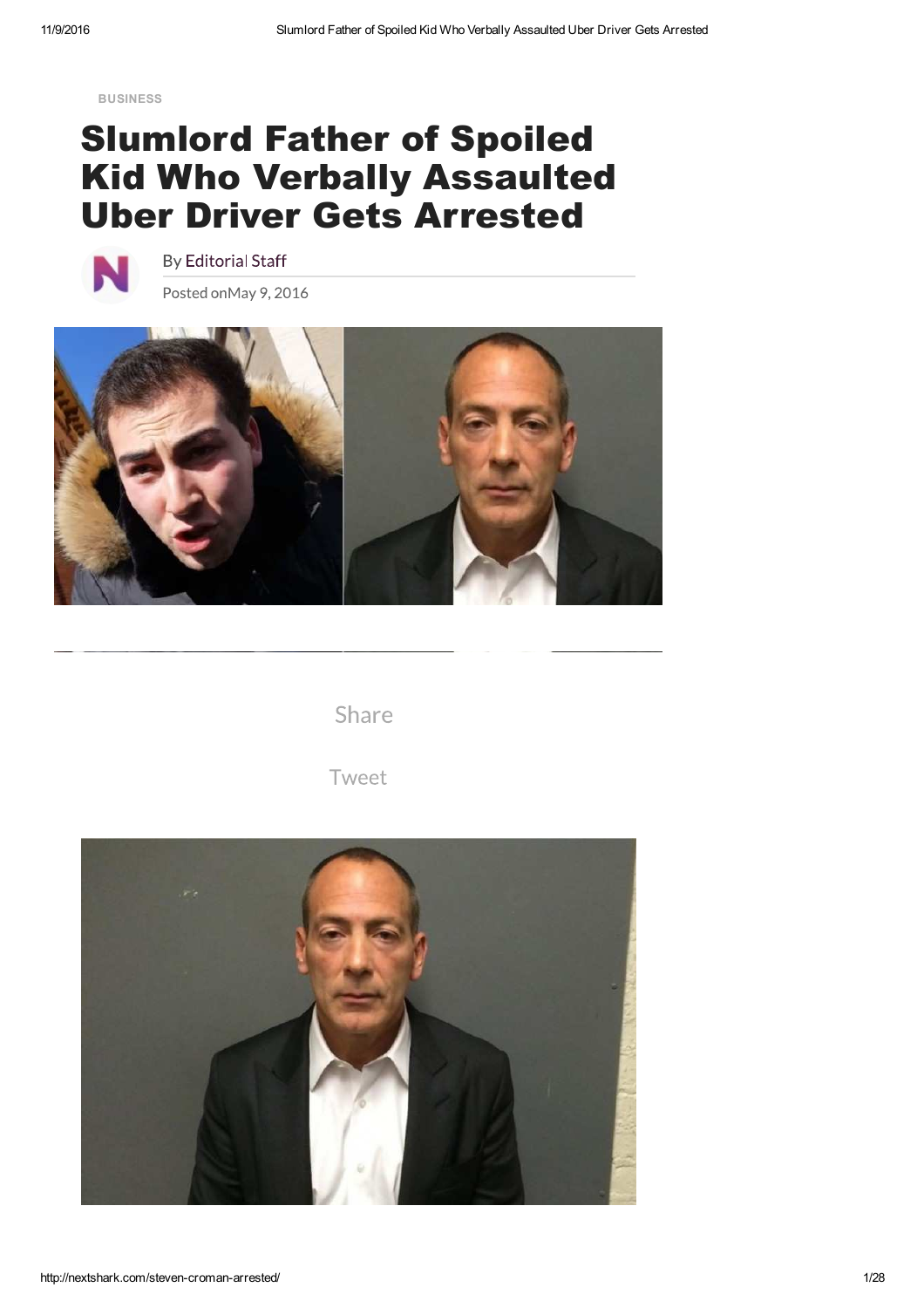**The wealthy father of a University of Michigan student who was caught verbally abusing an Uber driver on video in March has been arrested and charged with 20 felonies.**

Thevideo of Jake Cromanverbally abusing an Uber driver with gay slurs and insults has received over a million views on YouTube since it was uploaded on March 23.

## **Lung Cancer Information**

Learn More About a Treatment Option for Lung Cancer.www.treatment-for-nsclc.com



An error occurred.

Try watching this video on www.youtube.com, or enable JavaScript if it is disabled in your browser.

Croman, a member of the Tau Kappa Epsilon fraternity on his college campus, was recorded angrily cursing at Uber driver Artur Zawada. In the incident that occurred in Ann Arbor, Croman was recorded saying:

Print a Coupon for Fortify™ Probiotics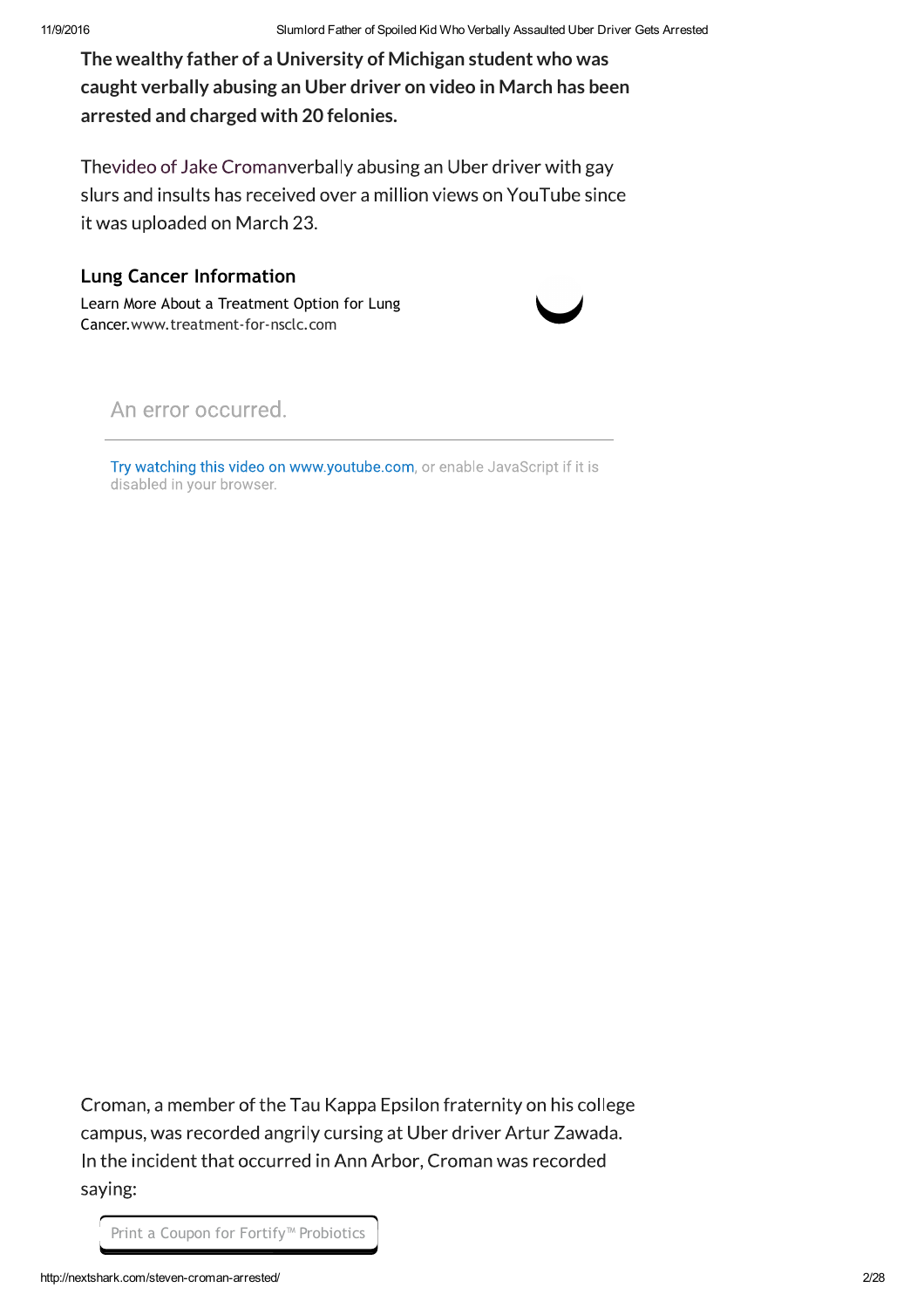**"Yeah, f\*ck you, Artur, you little f\*ggot f\*ck. You wanna kick me off? Kick me off, you little piece of shit. You're an Uber driver. Go f\*cking drive, you little f\*ck. Minimum wage f\*ggot. Go f\*ck yourself. You're working all day? Guess what? I'm going to sit on my ass and watch TV. F\*ck you."**



However, Croman claimed that his actions were provoked by Zawada's alleged anti-Semitic remarks in a statement to Buzzfeed. In his Linkedin profile, Croman lists his job as an associate at his father's real estate company.

Croman's 49-year-old father, Steven Croman, happens to be a wealthy real-estate developer in New York City whose companies own more than 140 Manhattan apartment buildings. According to The New York Times, he frequently appears on the "worst landlords" lists and is known for pushing out his rent-regulated tenants either by buying them out of their leases for "relatively modest sums" or harassing them to leave.

His father is so despised by his tenants in fact, that they have joined forces to start awebsiteagainst him called "Croman Tenants' Alliance." The aim of the website is to inform tenants of their rights. The front page of the site states: